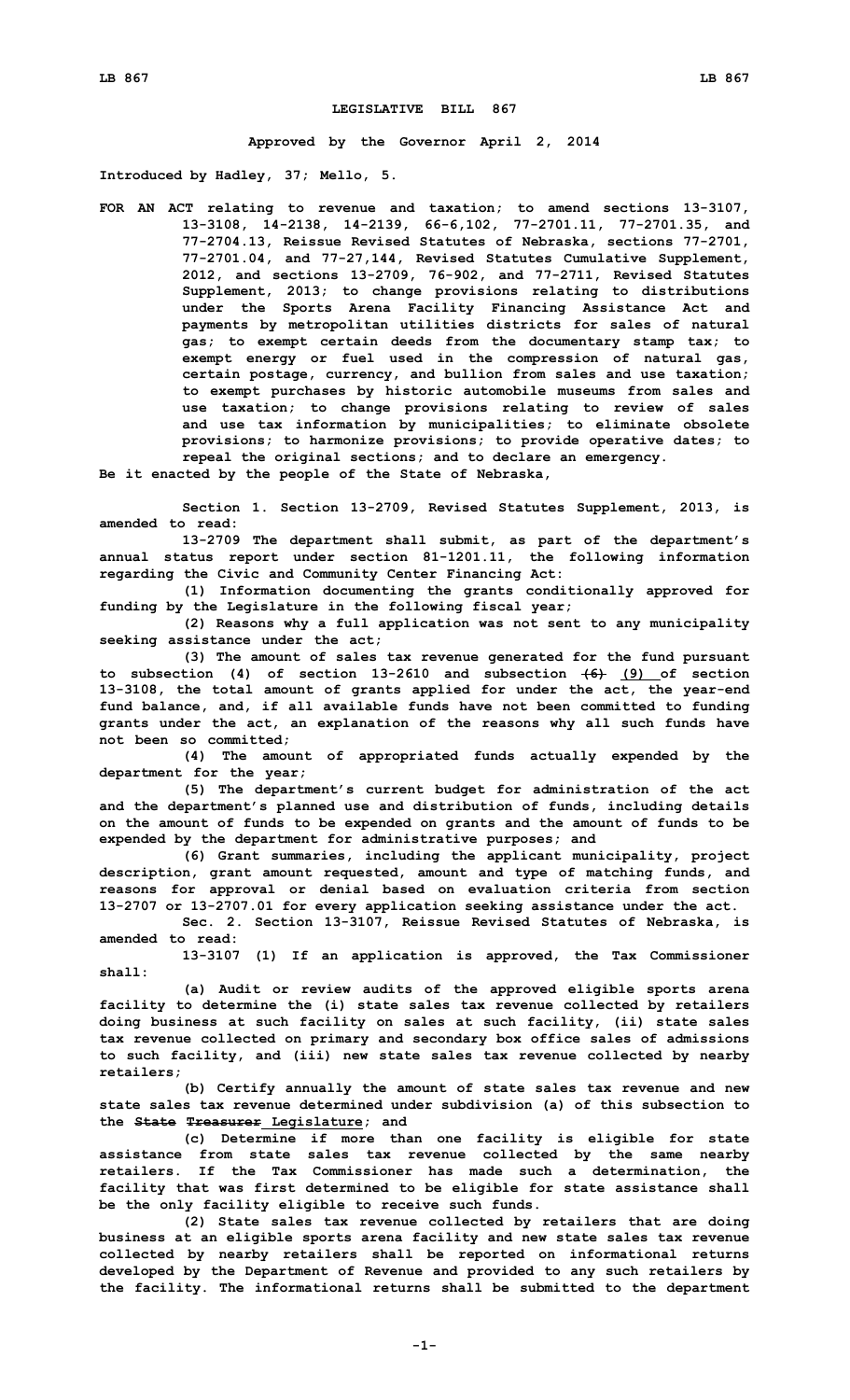**by the retailer by the twentieth day of the month following the month the sales taxes are collected. The Tax Commissioner shall use the data from the informational returns and sales tax returns of both such categories of retailers and the sports arena facility to determine the appropriate amount of state sales tax revenue. for purposes of the Sports Arena Facility Financing Assistance Act.**

**(3) On or before April 1, 2014, the Tax Commissioner shall certify to the State Treasurer, for each eligible sports arena facility for which state assistance has been approved, the total amount of state sales tax revenue and new state sales tax revenue described in subdivisions (1)(a)(i) through (iii) of this section that was collected from July 1, 2013, through December 31, 2013. The certified amount shall be used for purposes of making the transfer required under subdivision (2)(a) of section 13-3108 and making the distribution of state assistance described in subsection (4) of section 13-3108.**

**(4) Beginning in 2014, the Tax Commissioner shall use data from the informational returns and sales tax returns described in subsection (2) of this section to certify quarterly, for each eligible sports arena facility for which state assistance has been approved, the total amount of state sales tax revenue and new state sales tax revenue described in subdivisions (1)(a)(i) through (iii) of this section that was collected in the preceding calendar quarter. The Tax Commissioner shall certify such amount to the State Treasurer within sixty days after the end of each calendar quarter, and such certification shall be used for purposes of making the transfers required under subdivision (2)(b) of section 13-3108 and making the quarterly distributions of state assistance described in subsection (5) of section 13-3108.**

**(3) (5) The Department of Revenue may adopt and promulgate rules and regulations to carry out the Sports Arena Facility Financing Assistance Act.**

**Sec. 3. Section 13-3108, Reissue Revised Statutes of Nebraska, is amended to read:**

**13-3108 (1) Upon the annual certification under section 13-3107, the State Treasurer shall transfer after the audit the amount certified to the The Sports Arena Facility Support Fund which is hereby created. Any money in the fund available for investment shall be invested by the state investment officer pursuant to the Nebraska Capital Expansion Act and the Nebraska State Funds Investment Act.**

**(2)(a) Upon receiving the certification described in subsection (3) of section 13-3107, the State Treasurer shall transfer the amount certified to the fund.**

**(b) Upon receiving the quarterly certification described in subsection (4) of section 13-3107, the State Treasurer shall transfer the amount certified to the fund.**

**(2)(a) (3)(a) It is the intent of the Legislature to appropriate from the fund money to be distributed as provided in subsections (4) and (5) of this section to any political subdivision for which an application for state assistance under the Sports Arena Facility Financing Assistance Act has been approved an amount not to exceed seventy percent of the (i) state sales tax revenue collected by retailers doing business at eligible sports arena facilities on sales at such facilities, (ii) state sales tax revenue collected on primary and secondary box office sales of admissions to such facilities, and (iii) new state sales tax revenue collected by nearby retailers and sourced under sections 77-2703.01 to 77-2703.04 to a location within six hundred yards of the eligible facility.**

**(b) The amount to be appropriated for distribution as state assistance to <sup>a</sup> political subdivision under this subsection for any one year after the tenth year shall not exceed the highest such amount appropriated under subdivision (2)(a) (3)(a) of this section during any one year of the first ten years of such appropriation. If seventy percent of the state sales tax revenue as described in subdivision (2)(a) (3)(a) of this section exceeds the amount to be appropriated under this subdivision, such excess funds shall be transferred to the General Fund.**

**(4) The amount certified under subsection (3) of section 13-3107 shall be distributed as state assistance on or before April 15, 2014.**

**(5) Beginning in 2014, quarterly distributions of state assistance shall be made. Such quarterly distributions shall be based on the certifications provided under subsection (4) of section 13-3107 and shall occur within fifteen days after receipt of such certification.**

**(3) (6) The total amount of state assistance approved for an eligible sports arena facility shall not (a) exceed fifty million dollars or (b) be paid out for more than twenty years after the issuance of the first bond for the sports arena facility.**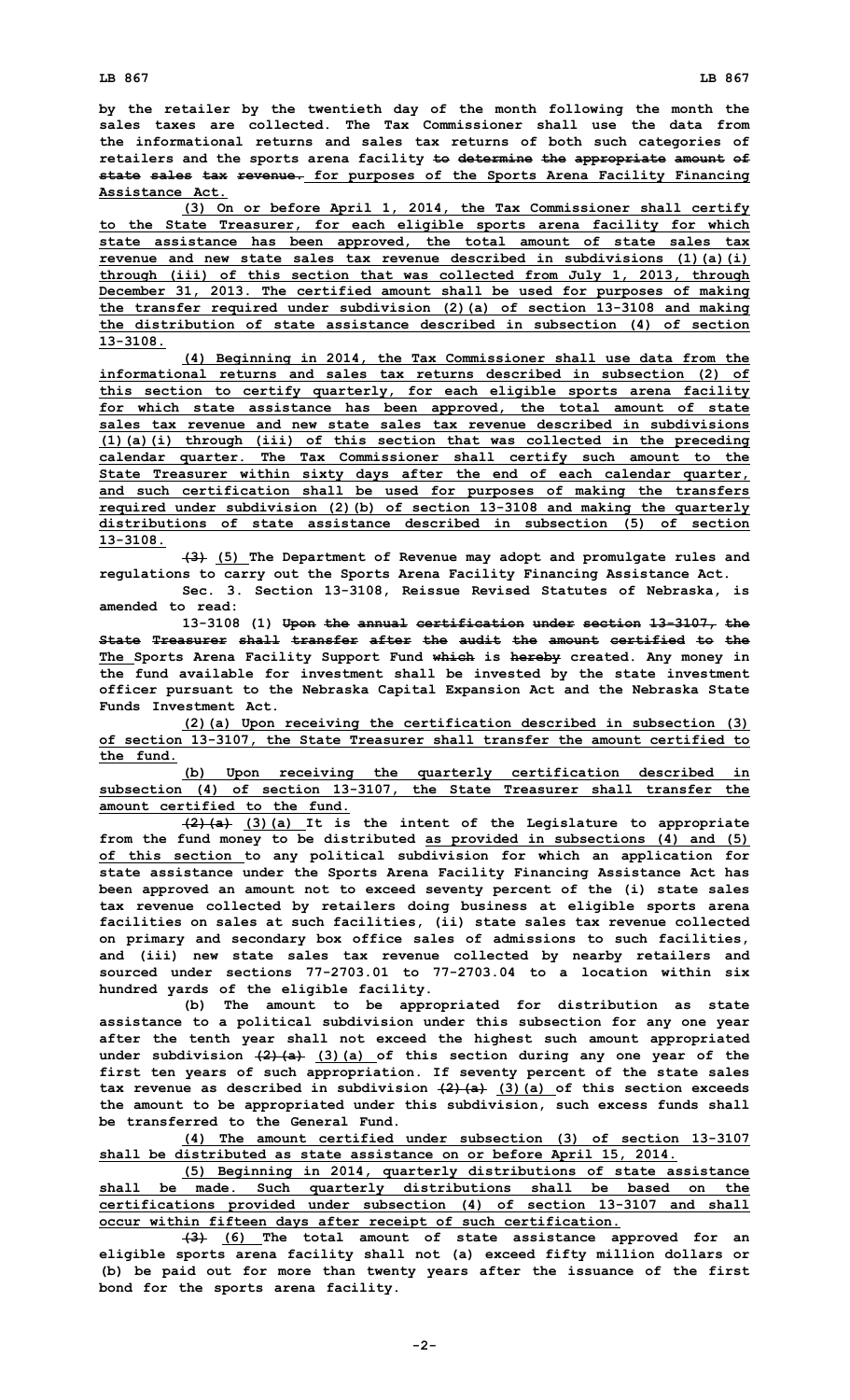**(4) (7) State assistance to the political subdivision shall no longer be available upon the retirement of the bonds issued to acquire, construct, improve, or equip the facility or any subsequent bonds that refunded the original issue or when state assistance reaches the amount determined under subsection (3) (6) of this section, whichever comes first.**

**(5) (8) State assistance shall not be used for an operating subsidy or other ancillary facility.**

**(6) (9) The thirty percent of state sales tax revenue remaining after the appropriation and transfer in subsection (2) (3) of this section shall be appropriated by the Legislature to the Civic and Community Center Financing Fund.**

**(7) (10) Except as provided in subsection (8) (11) of this section for <sup>a</sup> city of the primary class, any municipality that has applied for and received <sup>a</sup> grant of assistance under the Civic and Community Center Financing Act shall not receive state assistance under the Sports Arena Facility Financing Assistance Act for the same project for which the grant was awarded under the Civic and Community Center Financing Act.**

**(8) (11) <sup>A</sup> city of the primary class shall not be eligible to receive <sup>a</sup> grant of assistance from the Civic and Community Center Financing Act if the city has applied for and received <sup>a</sup> grant of assistance under the Sports Arena Facility Financing Assistance Act.**

**Sec. 4. Section 14-2138, Reissue Revised Statutes of Nebraska, is amended to read:**

**14-2138 The metropolitan utilities district shall pay to the city of the metropolitan class <sup>a</sup> sum equivalent to two percent of the annual gross revenue derived from all retail sales of water and gas sold by such district within such city, except that until January 1, 2020, retail sales of gas shall not include the retail sale of natural gas used as vehicular fuel. Such sum shall be paid on <sup>a</sup> quarterly basis, the last quarterly payment to be made not later than the thirtieth day of January of the next succeeding year, except that annual payments to such city shall not be less than five hundred thousand dollars. Such city shall not levy or collect any license, occupation, or excise tax upon or from such district. All payments provided by this section shall be allocated by the district among the several utilities operated by it upon such basis as the district shall determine.**

**Sec. 5. Section 14-2139, Reissue Revised Statutes of Nebraska, is amended to read:**

**14-2139 <sup>A</sup> metropolitan utilities district shall pay to every city or village of any class, other than metropolitan, in which such district sells water or gas, or both, at retail, <sup>a</sup> sum equivalent to two percent of the annual gross revenue derived from all retail sales of water or gas, or both, sold by such district within the city or village, except that until January 1, 2020, retail sales of gas shall not include the retail sale of natural gas used as vehicular fuel. Such sums shall be paid not later than the thirtieth day of January of the next succeeding year. Such cities or villages shall not levy or collect any license, occupation, or excise tax upon or from such district. All payments provided by this section shall be allocated by the district among the several utilities operated by it upon such basis as the district shall determine.**

**Sec. 6. Section 66-6,102, Reissue Revised Statutes of Nebraska, is amended to read:**

**66-6,102 Gallon equivalent means: the**

**(1) For compressed natural gas, the amount of any nonliquid compressed fuel compressed natural gas that is deemed to be the energy equivalent of <sup>a</sup> gallon of gasoline according to the National Institute of Standards and Technology Handbook 130 entitled Uniform Regulation for the Method of Sale of Commodities, Regulation, Paragraph 2.27.1.3; or.**

**(2) For liquefied natural gas, the amount of liquefied natural gas that is deemed to be the energy equivalent of <sup>a</sup> gallon of diesel fuel at diesel fuel's lower heating value of one hundred twenty-eight thousand seven hundred British thermal units, which amount shall be equal to six and six-hundredths pounds of liquefied natural gas.**

**Sec. 7. Section 76-902, Revised Statutes Supplement, 2013, is amended to read:**

**76-902 The tax imposed by section 76-901 shall not apply to:**

**(1) Deeds recorded prior to November 18, 1965;**

**(2) Deeds to property transferred by or to the United States of America, the State of Nebraska, or any of their agencies or political subdivisions;**

**(3) Deeds which secure or release <sup>a</sup> debt or other obligation;**

**(4) Deeds which, without additional consideration, confirm, correct, modify, or supplement <sup>a</sup> deed previously recorded but which do not extend or**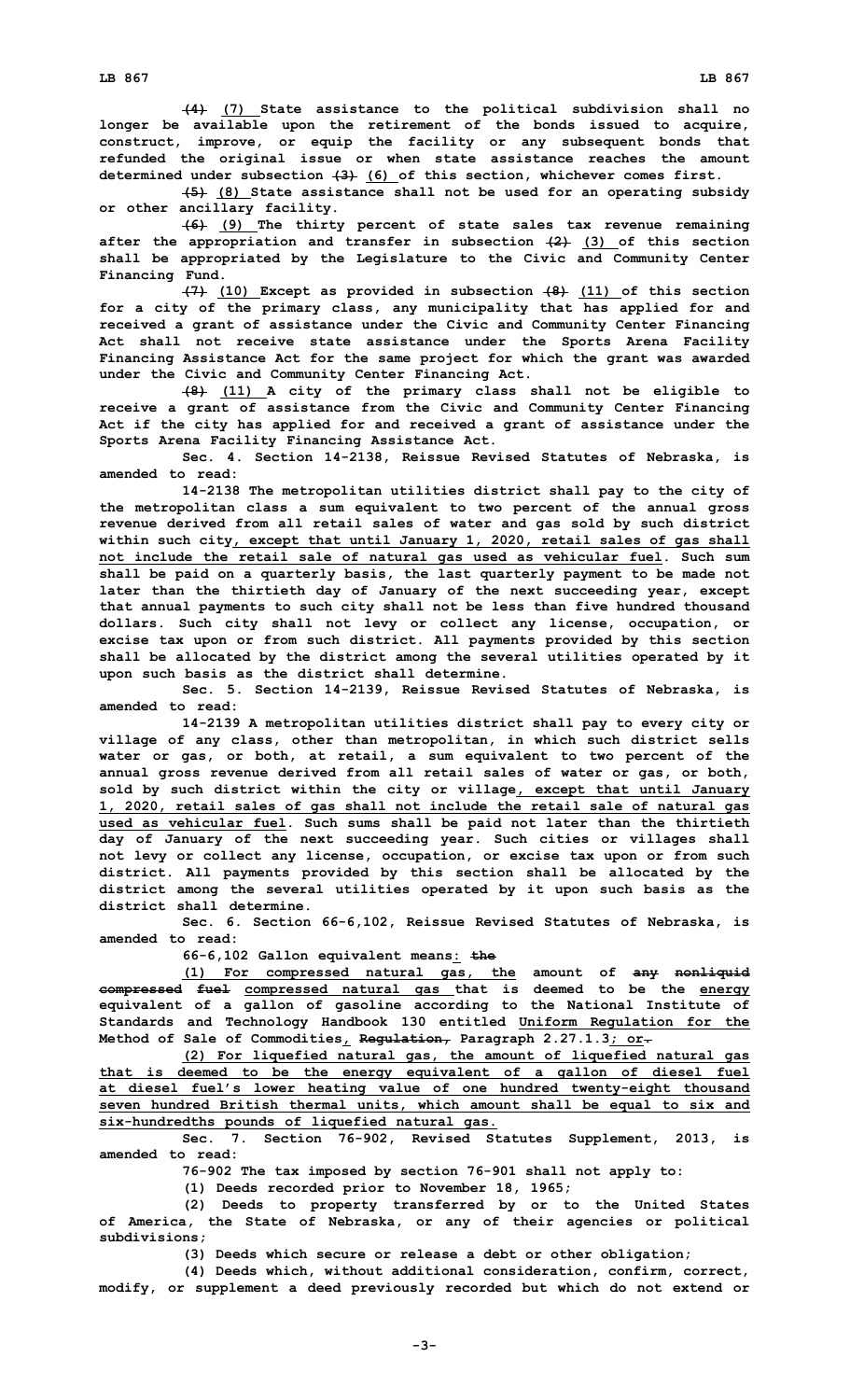## **LB 867 LB 867**

## **limit existing title or interest;**

**(5)(a) Deeds between spouses, between ex-spouses for the purpose of conveying any rights to property acquired or held during the marriage, or between parent and child, without actual consideration therefor, and (b) deeds to or from <sup>a</sup> family corporation, partnership, or limited liability company when all the shares of stock of the corporation or interest in the partnership or limited liability company are owned by members of <sup>a</sup> family, or <sup>a</sup> trust created for the benefit of <sup>a</sup> member of that family, related to one another within the fourth degree of kindred according to the rules of civil law, and their spouses, for no consideration other than the issuance of stock of the corporation or interest in the partnership or limited liability company to such family members or the return of the stock to the corporation in partial or complete liquidation of the corporation or deeds in dissolution of the interest in the partnership or limited liability company. In order to qualify for the exemption for family corporations, partnerships, or limited liability companies, the property shall be transferred in the name of the corporation or partnership and not in the name of the individual shareholders, partners, or members;**

**(6) Tax deeds;**

**(7) Deeds of partition;**

**(8) Deeds made pursuant to mergers, consolidations, sales, or transfers of the assets of corporations pursuant to plans of merger or consolidation filed with the office of Secretary of State. A copy of such plan filed with the Secretary of State shall be presented to the register of deeds before such exemption is granted;**

**(9) Deeds made by <sup>a</sup> subsidiary corporation to its parent corporation for no consideration other than the cancellation or surrender of the subsidiary's stock;**

- **(10) Cemetery deeds;**
- **(11) Mineral deeds;**
- **(12) Deeds executed pursuant to court decrees;**
- **(13) Land contracts;**

**(14) Deeds which release <sup>a</sup> reversionary interest, <sup>a</sup> condition subsequent or precedent, <sup>a</sup> restriction, or any other contingent interest;**

**(15) Deeds of distribution executed by <sup>a</sup> personal representative conveying to devisees or heirs property passing by testate or intestate succession;**

**(16) Transfer on death deeds or revocations of transfer on death deeds;**

**(17) Certified or authenticated death certificates;**

**(18) Deeds transferring property located within the boundaries of an Indian reservation if the grantor or grantee is <sup>a</sup> reservation Indian;**

**(19) Deeds transferring property into <sup>a</sup> trust if the transfer of the same property would be exempt if the transfer was made directly from the grantor to the beneficiary or beneficiaries under the trust. No such exemption shall be granted unless the register of deeds is presented with <sup>a</sup> signed statement certifying that the transfer of the property is made under such circumstances as to come within one of the exemptions specified in this section and that evidence supporting the exemption is maintained by the person signing the statement and is available for inspection by the Department of Revenue;**

**(20) Deeds transferring property from <sup>a</sup> trustee to <sup>a</sup> beneficiary of <sup>a</sup> trust;**

**(21) Deeds which convey property held in the name of any partnership or limited liability company not subject to subdivision (5) of this section to any partner in the partnership or member of the limited liability company or to his or her spouse;**

**(22) Leases;**

**(23) Easements; or**

**(24) Deeds which transfer title from <sup>a</sup> trustee to <sup>a</sup> beneficiary pursuant to <sup>a</sup> power of sale exercised by <sup>a</sup> trustee under <sup>a</sup> trust deed; or.**

**(25) Deeds transferring property, without actual consideration therefor, to <sup>a</sup> nonprofit organization that is exempt from federal income tax under section 501(c)(3) of the Internal Revenue Code and is not <sup>a</sup> private foundation as defined in section 509(a) of the Internal Revenue Code.**

**Sec. 8. Section 77-2701, Revised Statutes Cumulative Supplement, 2012, is amended to read:**

**77-2701 Sections 77-2701 to 77-27,135.01 and 77-27,228 to 77-27,236 and sections 13 and 14 of this act shall be known and may be cited as the Nebraska Revenue Act of 1967.**

**Sec. 9. Section 77-2701.04, Revised Statutes Cumulative Supplement, 2012, is amended to read:**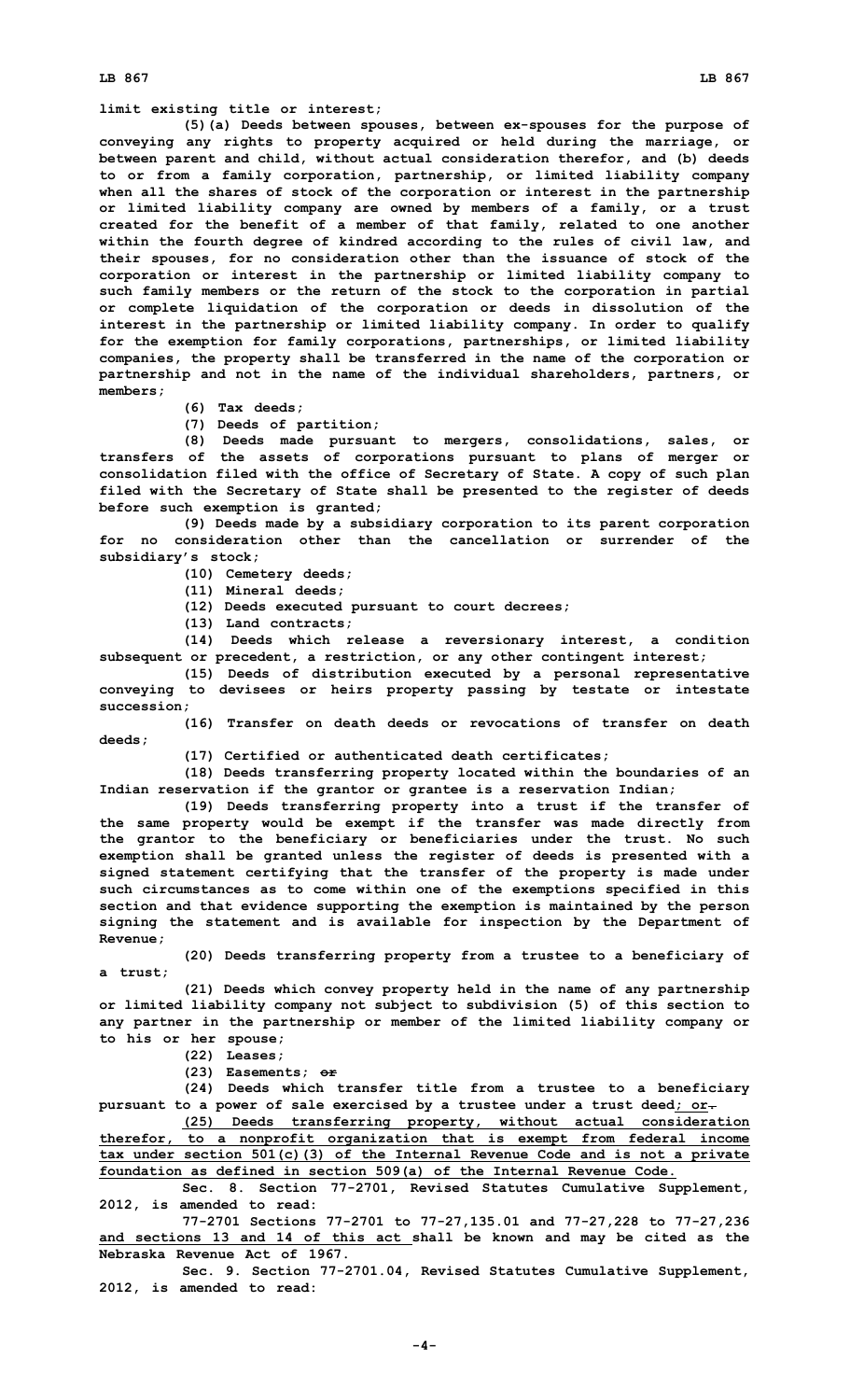**77-2701.04 For purposes of sections 77-2701.04 to 77-2713 and sections 13 and 14 of this act, unless the context otherwise requires, the definitions found in sections 77-2701.05 to 77-2701.55 shall be used.**

**Sec. 10. Section 77-2701.11, Reissue Revised Statutes of Nebraska, is amended to read:**

**77-2701.11 Delivery charges means charges by the seller of personal property or services for preparation and delivery to <sup>a</sup> location designated by the purchaser of personal property or services, including, but not limited to, transportation, shipping, postage, handling, crating, and packing. Delivery charges does not include United States postage charges on direct mail that are separately stated on the invoice, bill of sale, or similar document given to the purchaser.**

**Sec. 11. Section 77-2701.35, Reissue Revised Statutes of Nebraska, is amended to read:**

**77-2701.35 (1) Sales price applies to the measure subject to sales tax and means the total amount of consideration, including cash, credit, property, and services, for which personal property or services are sold, leased, or rented, valued in money, whether received in money or otherwise, without any deduction for the following:**

**(a) The seller's cost of the property sold;**

**(b) The cost of materials used, the cost of labor or service, interest, losses, all costs of transportation to the seller, all taxes imposed on the seller, and any other expense of the seller;**

**(c) Charges by the seller for any services necessary to complete the sale;**

**(d) Delivery charges; and**

**(e) Installation charges.**

**(2) Sales price includes consideration received by the seller from third parties if:**

**(a) The seller actually receives consideration from <sup>a</sup> party other than the purchaser and the consideration is directly related to <sup>a</sup> price reduction or discount on the sale;**

**(b) The seller has an obligation to pass the price reduction or discount through to the purchaser;**

**(c) The amount of the consideration attributable to the sale is fixed and determinable by the seller at the time of the sale of the item to the purchaser; and**

**(d) One of the following criteria is met:**

**(i) The purchaser presents <sup>a</sup> coupon, certificate, or other documentation to the seller to claim <sup>a</sup> price reduction or discount when the coupon, certificate, or documentation is authorized, distributed, or granted by <sup>a</sup> third party with the understanding that the third party will reimburse any seller to whom the coupon, certificate, or documentation is presented;**

**(ii) The purchaser identifies himself or herself to the seller as <sup>a</sup> member of <sup>a</sup> group or organization entitled to <sup>a</sup> price reduction or discount. A preferred customer card that is available to any patron does not constitute membership in such <sup>a</sup> group; or**

**(iii) The price reduction or discount is identified as <sup>a</sup> third-party price reduction or discount on the invoice received by the purchaser or on <sup>a</sup> coupon, certificate, or other documentation presented by the purchaser.**

**(3) Sales price does not include:**

**(a) Any discounts, including cash, terms, or coupons that are not reimbursed by <sup>a</sup> third party that are allowed by <sup>a</sup> seller and taken by <sup>a</sup> purchaser on <sup>a</sup> sale;**

**(b) Interest, financing, and carrying charges from credit extended on the sale of personal property or services, if the amount is separately stated on the invoice, bill of sale, or similar document given to the purchaser;**

**(c) Any taxes legally imposed directly on the consumer that are separately stated on the invoice, bill of sale, or similar document given to the purchaser; and**

**(d) United States postage charges on direct mail that are separately stated on the invoice, bill of sale, or similar document given to the purchaser; and**

**(d) (e) Credit for any trade-in as follows:**

**(i) The value of property taken by <sup>a</sup> seller in trade as all or <sup>a</sup> part of the consideration for <sup>a</sup> sale of property of any kind or nature; or**

**(ii) The value of <sup>a</sup> motor vehicle or motorboat taken by any person in trade as all or <sup>a</sup> part of the consideration for <sup>a</sup> sale of another motor vehicle or motorboat.**

**Sec. 12. Section 77-2704.13, Reissue Revised Statutes of Nebraska, is amended to read:**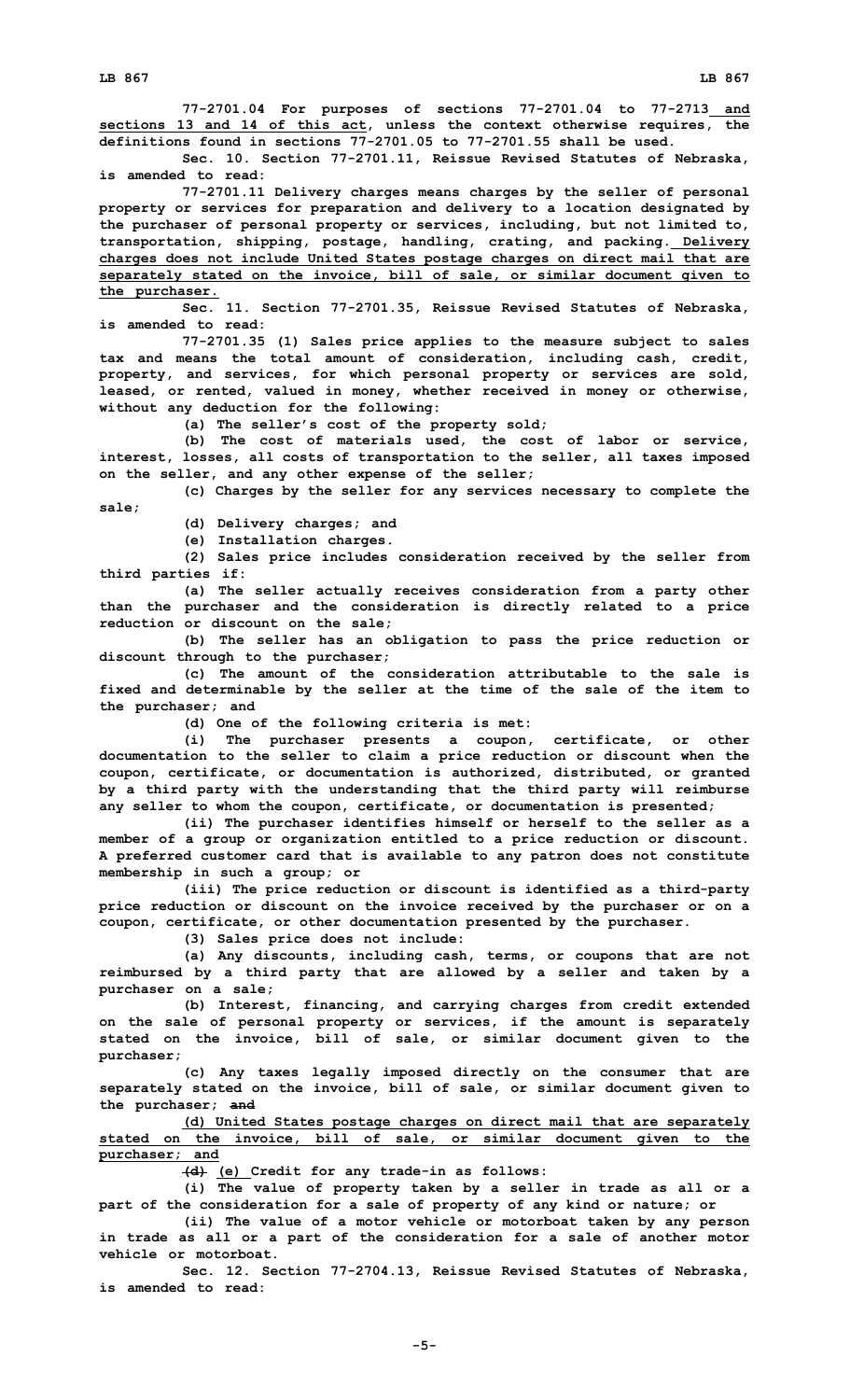**77-2704.13 Sales and use taxes shall not be imposed on the gross receipts from the sale, lease, or rental of and the storage, use, or other consumption in this state of:**

**(1) Sales and purchases of electricity, coal, gas, fuel oil, diesel fuel, tractor fuel, propane, gasoline, coke, nuclear fuel, butane, wood as fuel, and corn as fuel when more than fifty percent of the amount purchased is for use directly in irrigation or farming;**

**(2) Sales and purchases of such energy sources or fuels made before April 1, 1993, or after March 31, 1994, when more than fifty percent of the amount purchased is for use directly in processing, manufacturing, or refining, in the generation of electricity, in the compression of natural gas for retail sale as <sup>a</sup> vehicle fuel, or by any hospital; and . The state tax paid on purchases of such energy sources or fuels during the period beginning April 1, 1993, and ending March 31, 1994, shall not exceed one hundred thousand dollars for any one location when more than fifty percent of the amount purchased is for use directly in processing, manufacturing, or refining or by any hospital. All purchases of such energy sources or fuels for use in the generation of electricity during the period beginning April 1, 1993, and ending March 31, 1994, shall be taxable. Any taxpayer who has paid the limit of state tax on such energy sources or fuels at one location shall be exempt on all other qualifying purchases at such location. Such taxpayer shall be entitled to <sup>a</sup> refund of any amount of state or local option tax paid on an energy source or fuel exempt under this subdivision. A refund shall be made pursuant to section 77-2708; and**

**(3) Sales and purchases of water used for irrigation of agricultural lands and manufacturing purposes.**

**Sec. 13. (1) Sales and use taxes shall not be imposed on the gross receipts from the sale, lease, or rental of and the storage, use, or other consumption in this state of purchases by any historic automobile museum of items which are displayed or held for display by such historic automobile museum and which are reasonably related to the general purpose of such historic automobile museum.**

**(2) For purposes of this section, historic automobile museum means <sup>a</sup> museum as defined in section 51-702 that:**

**(a) Is used to maintain and exhibit to the public <sup>a</sup> collection of at least one hundred fifty motor vehicles; and**

**(b) Was open to the public an average of four or more hours per week during the previous calendar year.**

**(3) <sup>A</sup> museum in its first year of existence may qualify as <sup>a</sup> historic automobile museum under this section without complying with subdivision (2)(b) of this section if all other requirements of subsection (2) of this section are met.**

**(4) If <sup>a</sup> museum that has claimed an exemption under this section fails to qualify as <sup>a</sup> historic automobile museum, such museum shall be subject to <sup>a</sup> deficiency determination under section 77-2709 and notice of such deficiency determination may be served or mailed within the applicable period provided in subdivision (5)(c) of section 77-2709.**

**Sec. 14. (1) Sales and use taxes shall not be imposed on the gross receipts from the sale, lease, or rental of and the storage, use, or other consumption in this state of currency or bullion.**

**(2) For purposes of this section:**

**(a) Bullion means bars, ingots, or commemorative medallions of gold, silver, platinum, or palladium, or <sup>a</sup> combination of these, for which the value of the metal depends on its content and not the form; and**

**(b) Currency means <sup>a</sup> coin or currency made of gold, silver, or other metal or paper which is or has been used as legal tender.**

**Sec. 15. Section 77-2711, Revised Statutes Supplement, 2013, is amended to read:**

**77-2711 (1)(a) The Tax Commissioner shall enforce sections 77-2701.04 to 77-2713 and may prescribe, adopt, and enforce rules and regulations relating to the administration and enforcement of such sections.**

**(b) The Tax Commissioner may prescribe the extent to which any ruling or regulation shall be applied without retroactive effect.**

**(2) The Tax Commissioner may employ accountants, auditors, investigators, assistants, and clerks necessary for the efficient administration of the Nebraska Revenue Act of 1967 and may delegate authority to his or her representatives to conduct hearings, prescribe regulations, or perform any other duties imposed by such act.**

**(3)(a) Every seller, every retailer, and every person storing, using, or otherwise consuming in this state property purchased from <sup>a</sup> retailer shall keep such records, receipts, invoices, and other pertinent papers in such form as the Tax Commissioner may reasonably require.**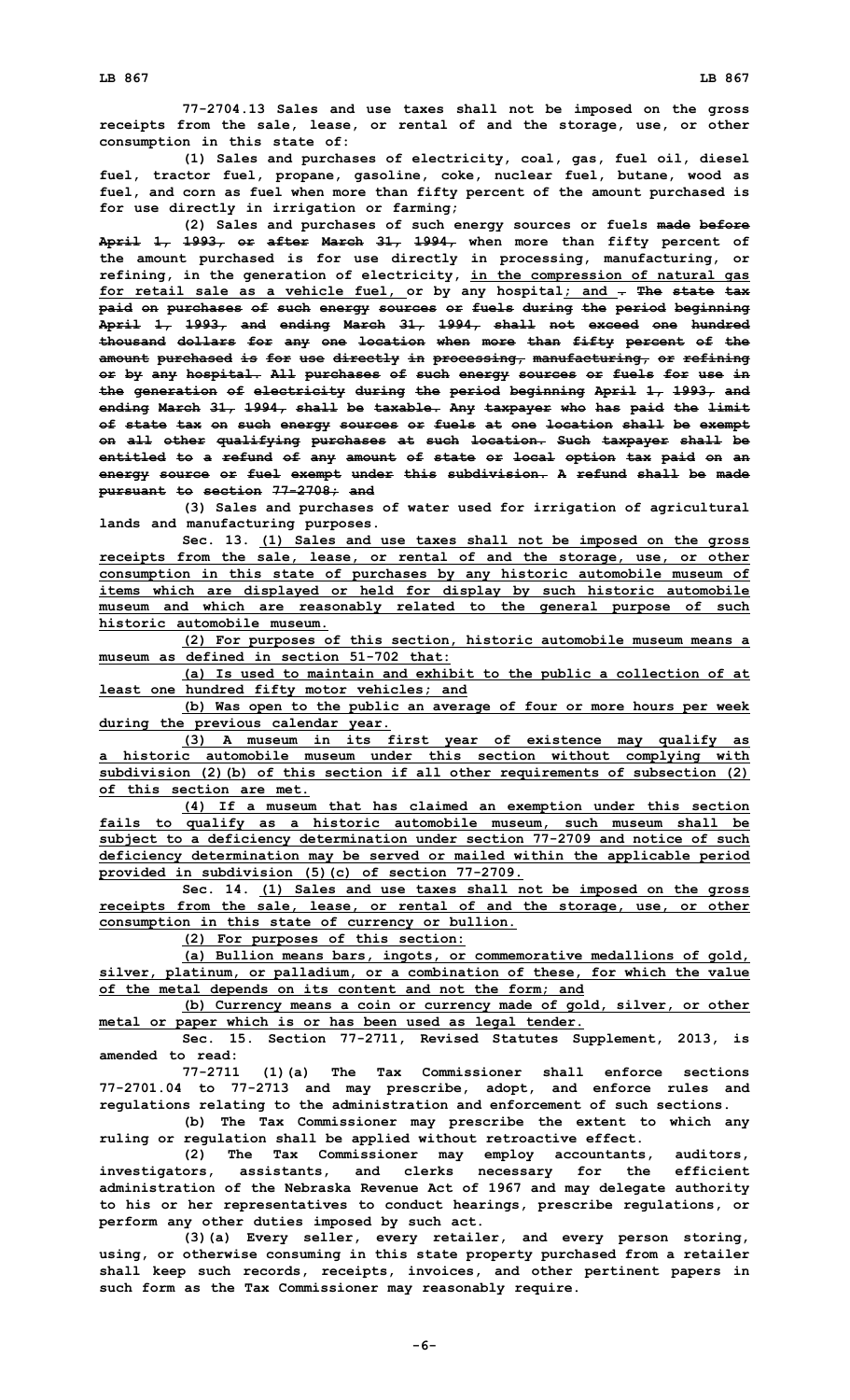**(b) Every such seller, retailer, or person shall keep such records for not less than three years from the making of such records unless the Tax Commissioner in writing sooner authorized their destruction.**

**(4) The Tax Commissioner or any person authorized in writing by him or her may examine the books, papers, records, and equipment of any person selling property and any person liable for the use tax and may investigate the character of the business of the person in order to verify the accuracy of any return made or, if no return is made by the person, to ascertain and determine the amount required to be paid. In the examination of any person selling property or of any person liable for the use tax, an inquiry shall be made as to the accuracy of the reporting of city sales and use taxes for which the person is liable under the Local Option Revenue Act or sections 13-319, 13-324, and 13-2813 and the accuracy of the allocation made between the various counties, cities, villages, and municipal counties of the tax due. The Tax Commissioner may make or cause to be made copies of resale or exemption certificates and may pay <sup>a</sup> reasonable amount to the person having custody of the records for providing such copies.**

**(5) The taxpayer shall have the right to keep or store his or her records at <sup>a</sup> point outside this state and shall make his or her records available to the Tax Commissioner at all times.**

**(6) In administration of the use tax, the Tax Commissioner may require the filing of reports by any person or class of persons having in his, her, or their possession or custody information relating to sales of property, the storage, use, or other consumption of which is subject to the tax. The report shall be filed when the Tax Commissioner requires and shall set forth the names and addresses of purchasers of the property, the sales price of the property, the date of sale, and such other information as the Tax Commissioner may require.**

**(7) It shall be <sup>a</sup> Class I misdemeanor for the Tax Commissioner or any official or employee of the Tax Commissioner, the State Treasurer, or the Department of Administrative Services to make known in any manner whatever the business affairs, operations, or information obtained by an investigation of records and activities of any retailer or any other person visited or examined in the discharge of official duty or the amount or source of income, profits, losses, expenditures, or any particular thereof, set forth or disclosed in any return, or to permit any return or copy thereof, or any book containing any abstract or particulars thereof to be seen or examined by any person not connected with the Tax Commissioner. Nothing in this section shall be construed to prohibit (a) the delivery to <sup>a</sup> taxpayer, his or her duly authorized representative, or his or her successors, receivers, trustees, executors, administrators, assignees, or guarantors, if directly interested, of <sup>a</sup> certified copy of any return or report in connection with his or her tax, (b) the publication of statistics so classified as to prevent the identification of particular reports or returns and the items thereof, (c) the inspection by the Attorney General, other legal representative of the state, or county attorney of the reports or returns of any taxpayer when either (i) information on the reports or returns is considered by the Attorney General to be relevant to any action or proceeding instituted by the taxpayer or against whom an action or proceeding is being considered or has been commenced by any state agency or the county or (ii) the taxpayer has instituted an action to review the tax based thereon or an action or proceeding against the taxpayer for collection of tax or failure to comply with the Nebraska Revenue Act of 1967 is being considered or has been commenced, (d) the furnishing of any information to the United States Government or to states allowing similar privileges to the Tax Commissioner, (e) the disclosure of information and records to <sup>a</sup> collection agency contracting with the Tax Commissioner pursuant to sections 77-377.01 to 77-377.04, (f) the disclosure to another party to <sup>a</sup> transaction of information and records concerning the transaction between the taxpayer and the other party, (g) the disclosure of information pursuant to section 77-27,195 or 77-5731, or (h) the disclosure of information to the Department of Labor necessary for the administration of the Employment Security Law, the Contractor Registration Act, or the Employee Classification Act.**

**(8) Notwithstanding the provisions of subsection (7) of this section, the Tax Commissioner may permit the Postal Inspector of the United States Postal Service or his or her delegates to inspect the reports or returns of any person filed pursuant to the Nebraska Revenue Act of 1967 when information on the reports or returns is relevant to any action or proceeding instituted or being considered by the United States Postal Service against such person for the fraudulent use of the mails to carry and deliver false and fraudulent tax returns to the Tax Commissioner with the intent to defraud the State of Nebraska or to evade the payment of Nebraska state taxes.**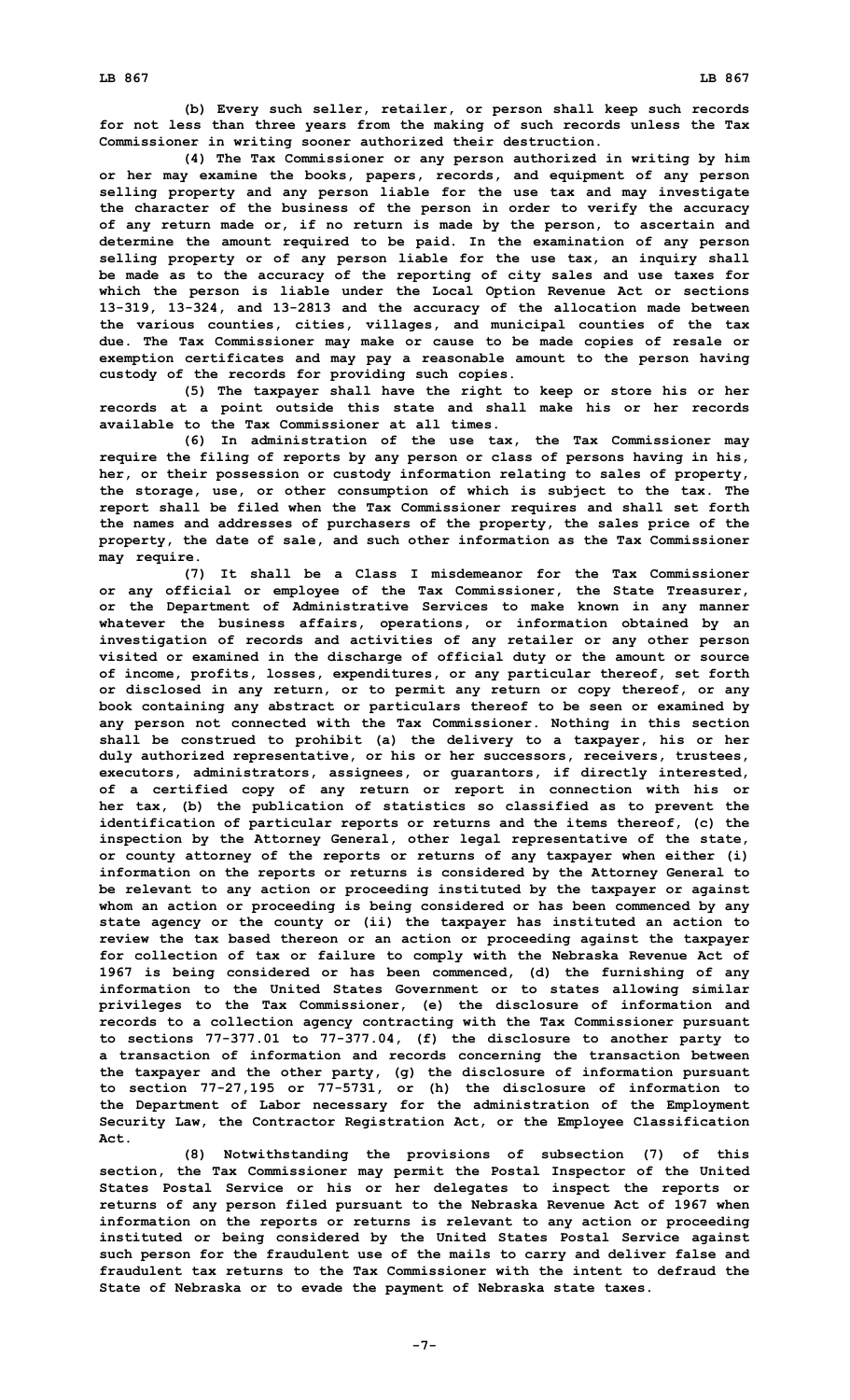**(9) Notwithstanding the provisions of subsection (7) of this section, the Tax Commissioner may permit other tax officials of this state to inspect the tax returns, reports, and applications filed under sections 77-2701.04 to 77-2713, but such inspection shall be permitted only for purposes of enforcing <sup>a</sup> tax law and only to the extent and under the conditions prescribed by the rules and regulations of the Tax Commissioner.**

**(10) Notwithstanding the provisions of subsection (7) of this section, the Tax Commissioner may, upon request, provide the county board of any county which has exercised the authority granted by section 81-3716 with <sup>a</sup> list of the names and addresses of the hotels located within the county for which lodging sales tax returns have been filed or for which lodging sales taxes have been remitted for the county's County Visitors Promotion Fund under the Nebraska Visitors Development Act.**

**The information provided by the Tax Commissioner shall indicate only the names and addresses of the hotels located within the requesting county for which lodging sales tax returns have been filed for <sup>a</sup> specified period and the fact that lodging sales taxes remitted by or on behalf of the hotel have constituted <sup>a</sup> portion of the total sum remitted by the state to the county for <sup>a</sup> specified period under the provisions of the Nebraska Visitors Development Act. No additional information shall be revealed.**

**(11)(a) Notwithstanding the provisions of subsection (7) of this section, the Tax Commissioner shall, upon written request by the Auditor of Public Accounts or the Legislative Performance Audit Committee, make tax returns and tax return information open to inspection by or disclosure to the Auditor of Public Accounts or employees of the office of Legislative Audit for the purpose of and to the extent necessary in making an audit of the Department of Revenue pursuant to section 50-1205 or 84-304. Confidential tax returns and tax return information shall be audited only upon the premises of the Department of Revenue. All audit workpapers pertaining to the audit of the Department of Revenue shall be stored in <sup>a</sup> secure place in the Department of Revenue.**

**(b) No employee of the Auditor of Public Accounts or the office of Legislative Audit shall disclose to any person, other than another Auditor of Public Accounts or office employee whose official duties require such disclosure or as provided in subsections (2) and (3) of section 50-1213, any return or return information described in the Nebraska Revenue Act of 1967 in <sup>a</sup> form which can be associated with or otherwise identify, directly or indirectly, <sup>a</sup> particular taxpayer.**

**(c) Any person who violates the provisions of this subsection shall be guilty of <sup>a</sup> Class I misdemeanor. For purposes of this subsection, employee includes <sup>a</sup> former Auditor of Public Accounts or office of Legislative Audit employee.**

**(12) For purposes of this subsection and subsections (11) and (14) of this section:**

**(a) Disclosure means the making known to any person in any manner <sup>a</sup> tax return or return information;**

**(b) Return information means:**

**(i) <sup>A</sup> taxpayer's identification number and (A) the nature, source, or amount of his or her income, payments, receipts, deductions, exemptions, credits, assets, liabilities, net worth, tax liability, tax withheld, deficiencies, overassessments, or tax payments, whether the taxpayer's return was, is being, or will be examined or subject to other investigation or processing or (B) any other data received by, recorded by, prepared by, furnished to, or collected by the Tax Commissioner with respect to <sup>a</sup> return or the determination of the existence or possible existence of liability or the amount of liability of any person for any tax, penalty, interest, fine, forfeiture, or other imposition or offense; and**

**(ii) Any part of any written determination or any background file document relating to such written determination; and**

**(c) Tax return or return means any tax or information return or claim for refund required by, provided for, or permitted under sections 77-2701 to 77-2713 which is filed with the Tax Commissioner by, on behalf of, or with respect to any person and any amendment or supplement thereto, including supporting schedules, attachments, or lists which are supplemental to or part of the filed return.**

**(13) Notwithstanding the provisions of subsection (7) of this section, the Tax Commissioner shall, upon request, provide any municipality which has adopted the local option sales tax under the Local Option Revenue Act with a list of the names and addresses of the retailers which have collected the local option sales tax for the municipality. The request may be made annually and shall be submitted to the Tax Commissioner on or before June 30 of each year. The information provided by the Tax Commissioner**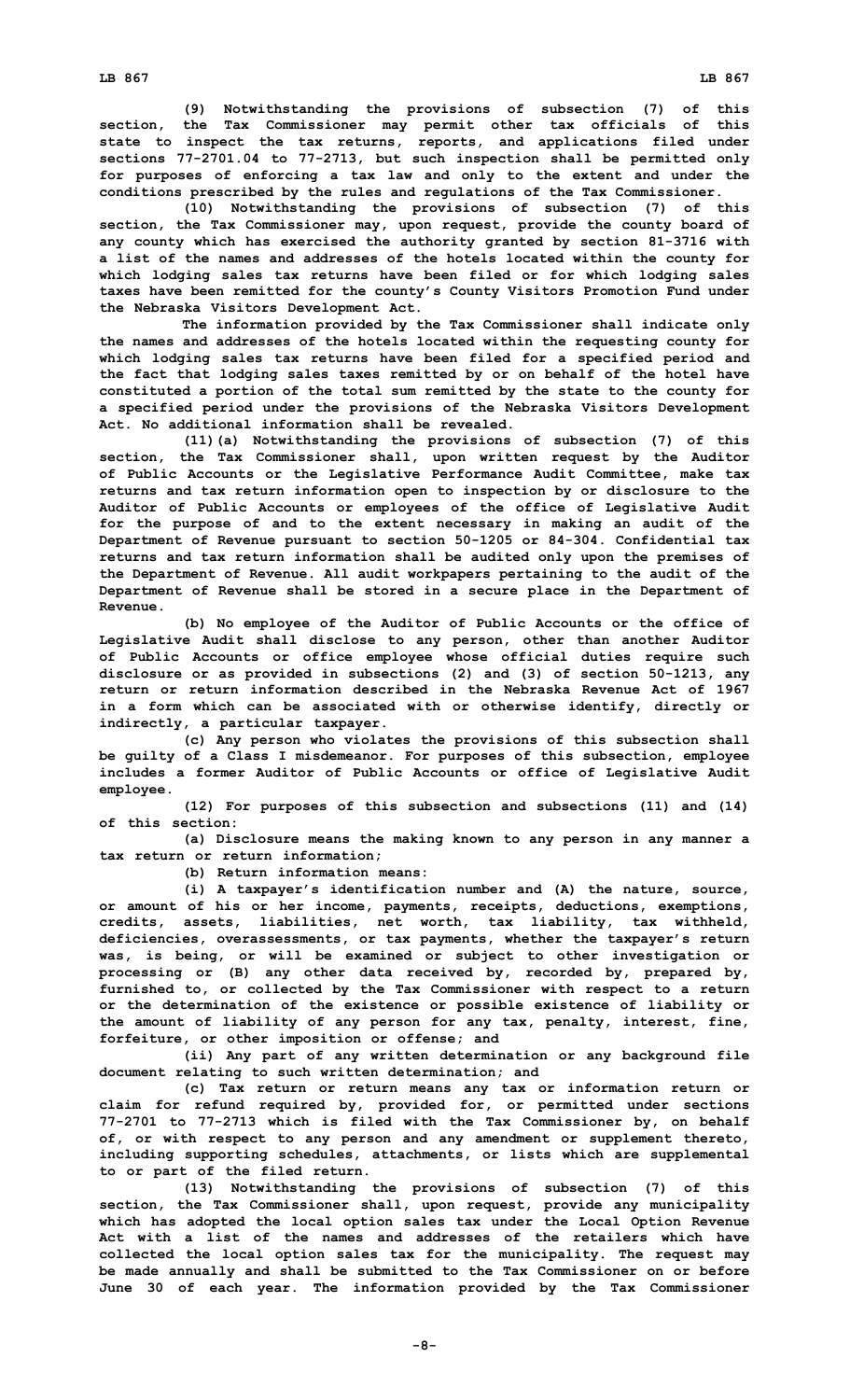**shall indicate only the names and addresses of the retailers. The Tax Commissioner may provide additional information to <sup>a</sup> municipality so long as the information does not include any data detailing the specific revenue, expenses, or operations of any particular business.**

**(14)(a) Notwithstanding the provisions of subsection (7) of this section, the Tax Commissioner shall, upon written request, provide <sup>a</sup> municipal employee an individual certified under subdivision (b) of this subsection representing <sup>a</sup> municipality which has adopted the local option sales and use tax under the Local Option Revenue Act with confidential sales and use tax returns and sales and use tax return information regarding taxpayers that possess <sup>a</sup> sales tax permit and the amounts remitted by such permitholders at locations within the boundaries of the requesting municipality or with confidential business use tax returns and business use tax return information regarding taxpayers that file <sup>a</sup> Nebraska and Local Business Use Tax Return and the amounts remitted by such taxpayers at locations within the boundaries of the requesting municipality. Any written request pursuant to this subsection shall provide the Department of Revenue with no less than ten business days to prepare the sales and use tax returns and sales and use tax return information requested. Such returns and return information shall be viewed only upon the premises of the department.**

**(b) Each municipality that seeks to request information under subdivision (a) of this subsection shall certify to the Department of Revenue one municipal employee individual who is authorized by such municipality to make such request and review the documents described in subdivision (a) of this subsection. The individual may be <sup>a</sup> municipal employee or an individual who contracts with the requesting municipality to provide financial, accounting, or other administrative services.**

**(c) No municipal employee individual certified by <sup>a</sup> municipality pursuant to subdivision (b) of this subsection shall disclose to any person any information obtained pursuant to <sup>a</sup> review by that municipal employee pursuant to under this subsection. A municipal employee An individual certified by <sup>a</sup> municipality pursuant to subdivision (b) of this subsection shall remain subject to this subsection after he or she (i) is no longer certified or (ii) is no longer in the employment of or under contract with the certifying municipality.**

**(d) Any person who violates the provisions of this subsection shall be guilty of <sup>a</sup> Class I misdemeanor.**

**(e) The Department of Revenue shall not be held liable by any person for an impermissible disclosure by <sup>a</sup> municipality or any agent or employee thereof of any information obtained pursuant to <sup>a</sup> review under this subsection.**

**(15) In all proceedings under the Nebraska Revenue Act of 1967, the Tax Commissioner may act for and on behalf of the people of the State of Nebraska. The Tax Commissioner in his or her discretion may waive all or part of any penalties provided by the provisions of such act or interest on delinquent taxes specified in section 45-104.02, as such rate may from time to time be adjusted.**

**(16)(a) The purpose of this subsection is to set forth the state's policy for the protection of the confidentiality rights of all participants in the system operated pursuant to the streamlined sales and use tax agreement and of the privacy interests of consumers who deal with model 1 sellers.**

**(b) For purposes of this subsection:**

**(i) Anonymous data means information that does not identify <sup>a</sup> person;**

**(ii) Confidential taxpayer information means all information that is protected under <sup>a</sup> member state's laws, regulations, and privileges; and**

**(iii) Personally identifiable information means information that identifies <sup>a</sup> person.**

**(c) The state agrees that <sup>a</sup> fundamental precept for model 1 sellers is to preserve the privacy of consumers by protecting their anonymity. With very limited exceptions, <sup>a</sup> certified service provider shall perform its tax calculation, remittance, and reporting functions without retaining the personally identifiable information of consumers.**

**(d) The governing board of the member states in the streamlined sales and use tax agreement may certify <sup>a</sup> certified service provider only if that certified service provider certifies that:**

**(i) Its system has been designed and tested to ensure that the fundamental precept of anonymity is respected;**

**(ii) Personally identifiable information is only used and retained to the extent necessary for the administration of model 1 with respect to exempt purchasers;**

**(iii) It provides consumers clear and conspicuous notice of its**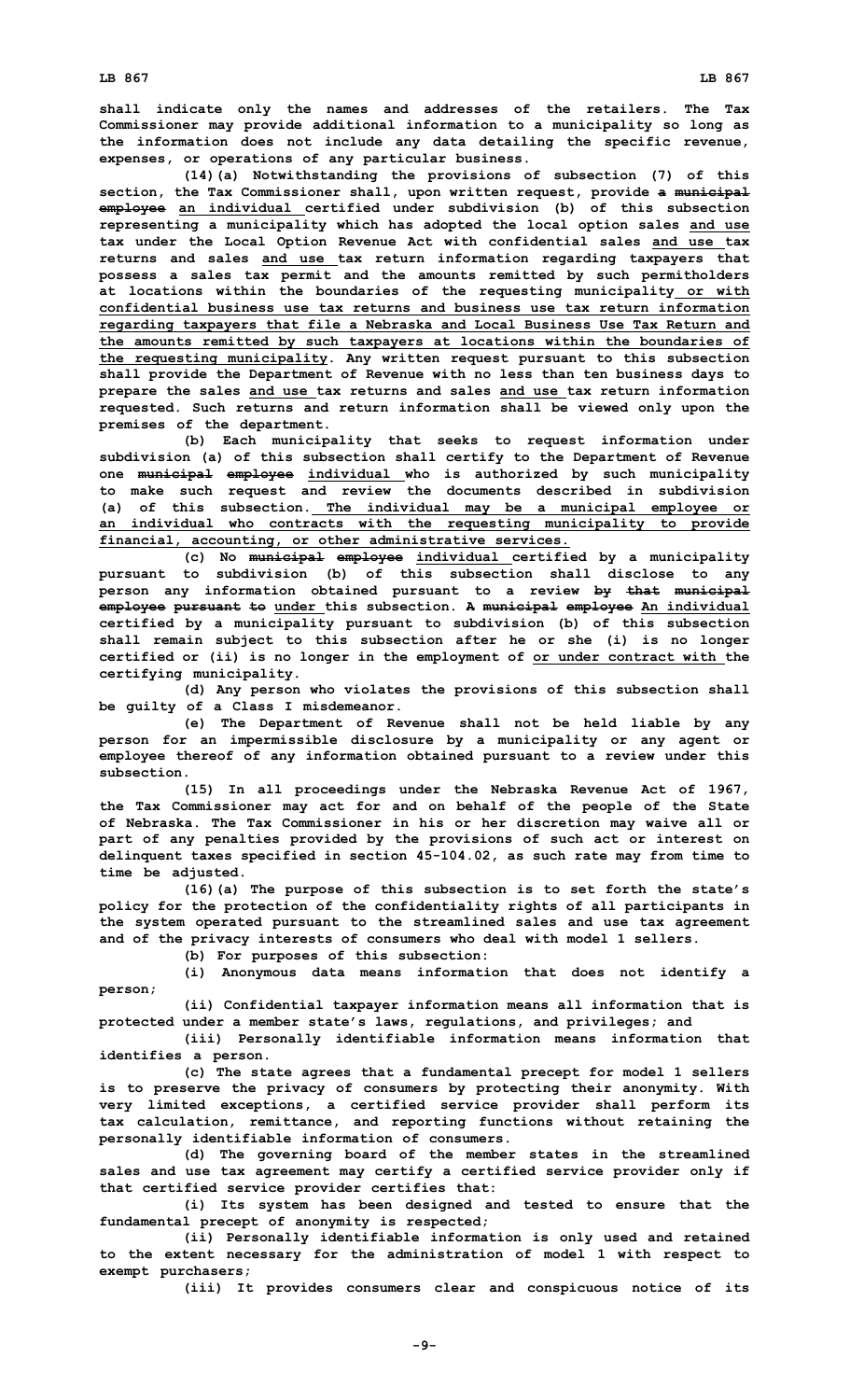**information practices, including what information it collects, how it collects the information, how it uses the information, how long, if at all, it retains the information, and whether it discloses the information to member**

**states. Such notice shall be satisfied by <sup>a</sup> written privacy policy statement accessible by the public on the web site of the certified service provider;**

**(iv) Its collection, use, and retention of personally identifiable information is limited to that required by the member states to ensure the validity of exemptions from taxation that are claimed by reason of <sup>a</sup> consumer's status or the intended use of the goods or services purchased; and**

**(v) It provides adequate technical, physical, and administrative safeguards so as to protect personally identifiable information from unauthorized access and disclosure.**

**(e) The state shall provide public notification to consumers, including exempt purchasers, of the state's practices relating to the collection, use, and retention of personally identifiable information.**

**(f) When any personally identifiable information that has been collected and retained is no longer required for the purposes set forth in subdivision (16)(d)(iv) of this section, such information shall no longer be retained by the member states.**

**(g) When personally identifiable information regarding an individual is retained by or on behalf of the state, it shall provide reasonable access by such individual to his or her own information in the state's possession and <sup>a</sup> right to correct any inaccurately recorded information.**

**(h) If anyone other than <sup>a</sup> member state, or <sup>a</sup> person authorized by that state's law or the agreement, seeks to discover personally identifiable information, the state from whom the information is sought should make <sup>a</sup> reasonable and timely effort to notify the individual of such request.**

**(i) This privacy policy is subject to enforcement by the Attorney General.**

**(j) All other laws and regulations regarding the collection, use, and maintenance of confidential taxpayer information remain fully applicable and binding. Without limitation, this subsection does not enlarge or limit the state's authority to:**

**(i) Conduct audits or other reviews as provided under the agreement and state law;**

**(ii) Provide records pursuant to the federal Freedom of Information Act, disclosure laws with governmental agencies, or other regulations;**

**(iii) Prevent, consistent with state law, disclosure of confidential taxpayer information;**

**(iv) Prevent, consistent with federal law, disclosure or misuse of federal return information obtained under <sup>a</sup> disclosure agreement with the Internal Revenue Service; and**

**(v) Collect, disclose, disseminate, or otherwise use anonymous data for governmental purposes.**

**Sec. 16. Section 77-27,144, Revised Statutes Cumulative Supplement, 2012, is amended to read:**

**77-27,144 (1) The Tax Commissioner shall collect the tax imposed by any incorporated municipality concurrently with collection of <sup>a</sup> state tax in the same manner as the state tax is collected. The Tax Commissioner shall remit monthly the proceeds of the tax to the incorporated municipalities levying the tax, after deducting the amount of refunds made and three percent of the remainder to be credited to the Municipal Equalization Fund.**

**(2) Deductions for <sup>a</sup> refund made pursuant to section 77-4105 or 77-5725 shall be delayed for one year after the refund has been made to the taxpayer. The Department of Revenue shall notify the municipality liable for the refund of the pending refund, the amount of the refund, and the month in which the deduction will be made or begin, except that if the amount of <sup>a</sup> refund claimed under section 77-4105 or 77-5725 exceeds twenty-five percent of the municipality's total sales and use tax receipts, net of any refunds or sales tax collection fees, for the municipality's prior fiscal year, the department shall deduct the refund over the period of one year in equal monthly amounts beginning after the one-year notification period required by this subsection. This subsection applies to refunds owed by cities of the first class, cities of the second class, and villages. This subsection applies beginning January 1, 2014.**

**(3) The Tax Commissioner shall keep full and accurate records of all money received and distributed under the provisions of the Local Option Revenue Act. When proceeds of <sup>a</sup> tax levy are received but the identity of the incorporated municipality which levied the tax is unknown and is not identified within six months after receipt, the amount shall be credited to the Municipal Equalization Fund. The municipality may request the names and addresses of the retailers which have collected the tax as provided in**